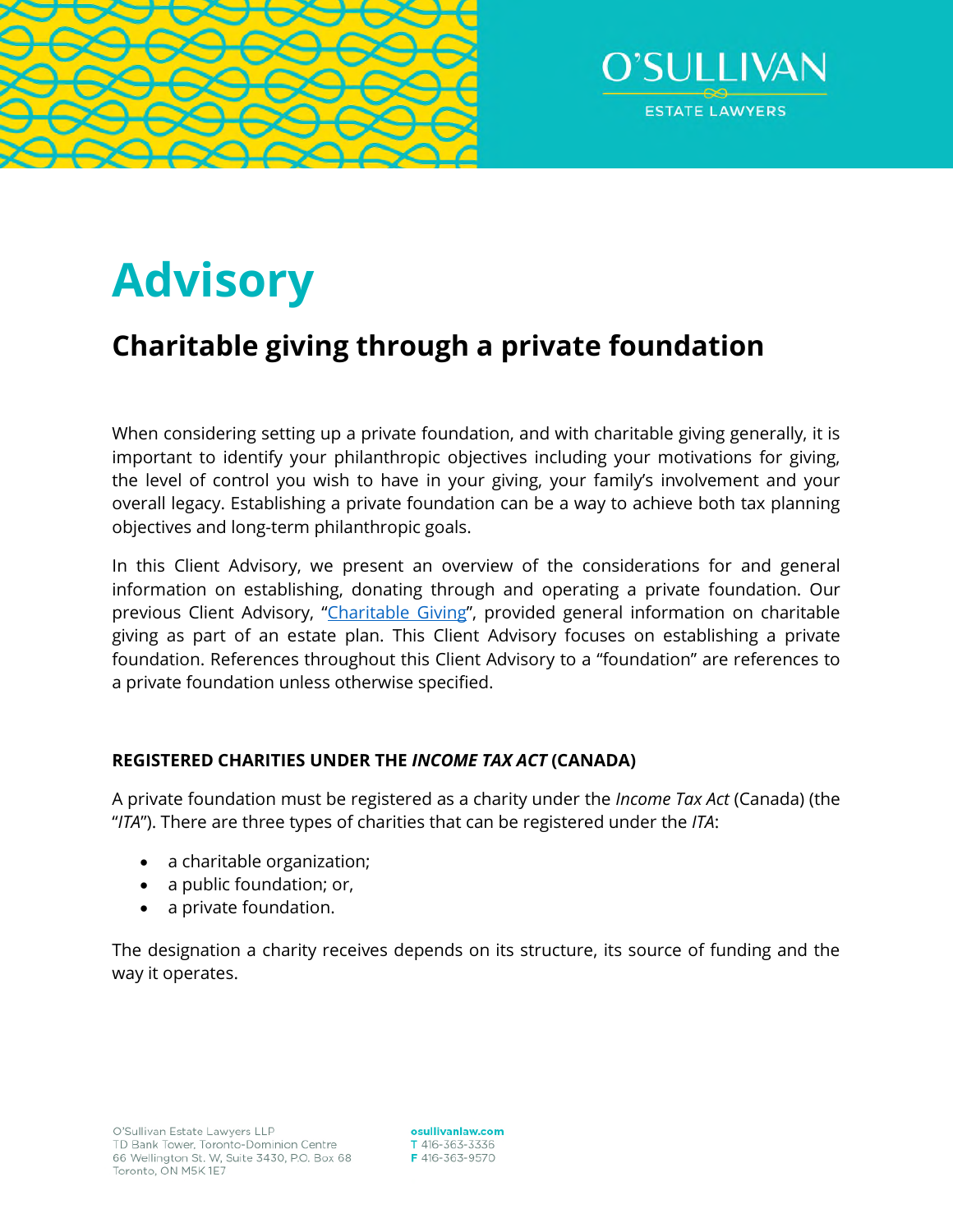

Registered charities must use their resources for charitable activities and have "charitable purposes" that fall into one or more of the following categories:

- the relief of poverty;
- the advancement of education;
- the advancement of religion; and/or,
- other purposes that benefit the community.

The last category of charitable purposes includes various purposes that do not fall within the other categories but which the courts have recognized as charitable, such as protection of the environment and promotion of health.

Registered charities are different from non-profit organizations, which do not need to go through a registration process. Non-profit organizations are associations, clubs, or societies that are organized and operated exclusively for social welfare, civic improvement, pleasure, recreation, or any other purpose except profit.

A non-profit organization is generally exempt from paying income tax if it meets certain requirements. Non-profit organizations cannot issue official donation receipts for income tax purposes.

#### **CHARITABLE FOUNDATIONS - PRIVATE VERSUS PUBLIC**

Contributing to a public foundation or establishing a private foundation are both vehicles for long term charitable giving. People may also choose to make gifts directly to certain charities, either during their lifetime or in their will, including gifts of cash, shares or other property, or to use other means for gifting such as designating a charity as the beneficiary of proceeds of a life insurance policy or retirement plan. There are tax benefits to each method of charitable giving, which are discussed below in the context of private foundations.

Foundations, whether public or private, enable donors to make long terms gifts and also provide an opportunity for intergenerational philanthropic giving. It is important to understand the difference between public and private foundations.

#### **Funding and Management**

Private foundations are generally more closely held than public foundations, meaning that they are usually funded and/or managed by one family. For example, a private foundation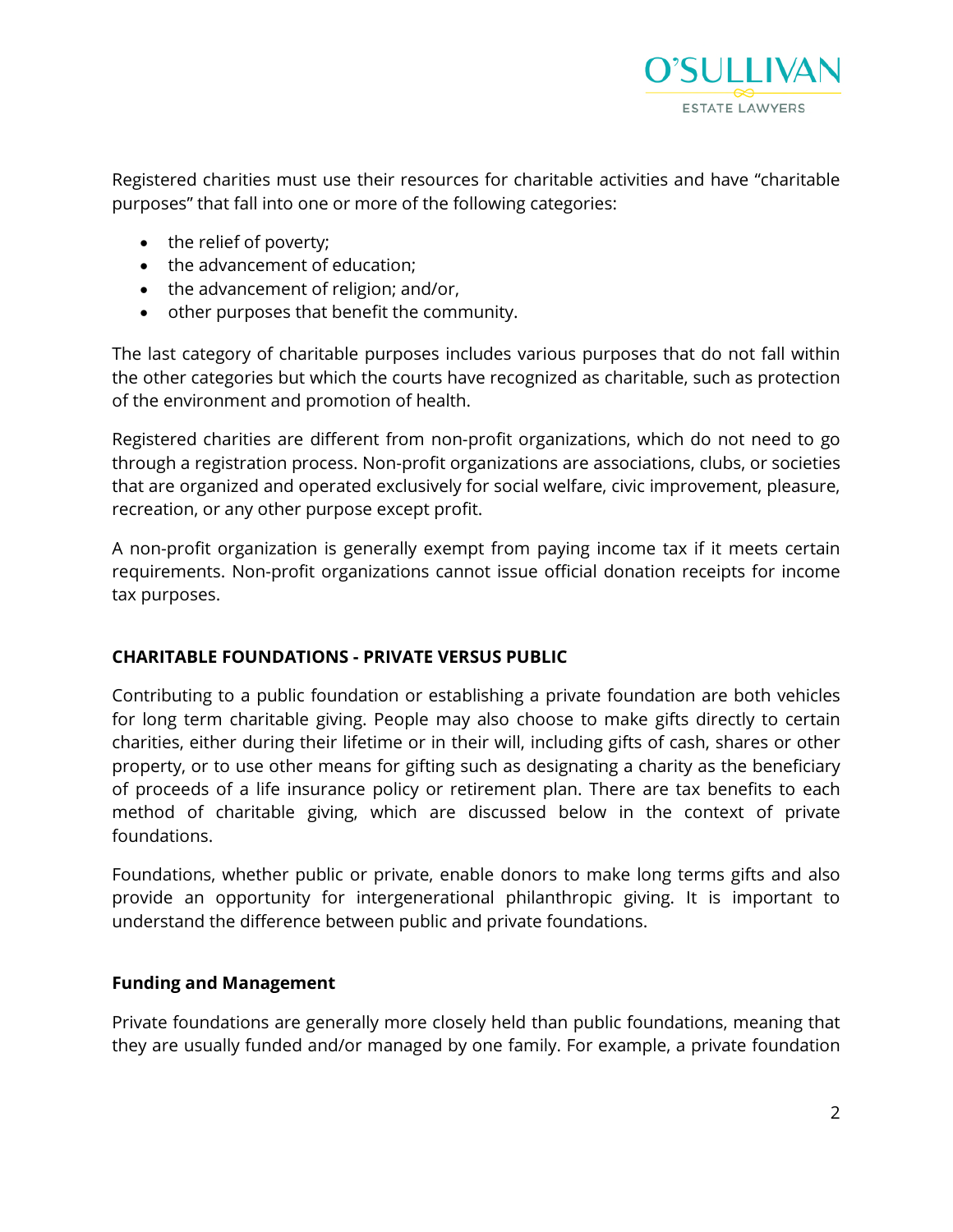

may receive most, if not all, of its funding from one member of a family and/or the trustees or board of directors may be made up of family members.

To determine the designation of a registered charity, CRA applies various criteria provided for under the *ITA*, including looking at the makeup of the trustees or board of directors and the source of funding.

With respect to a public foundation, more than half of the trustees, directors or like officials must deal with each other at arm's length, meaning that they are not related by blood, marriage or common law partnership, or have close business ties. If the majority of the trustees, directors or like officials do not deal with each other at arm's length then the charity will be designated as a private foundation.

A public foundation generally receives its funding from a variety of arm's length donors but cannot receive more than half of its funding from a person or group of persons who controls the charity in any way or make up more than half of the directors, trustees or like officials of the foundation. More than half of the funding for private foundations can come from a person or group of persons who controls the foundation or make up more than half of the trustees, directors or like officials of the foundation.

#### **Qualified Donees**

Both public and private foundations are established by either a corporation or a trust and can only have charitable purposes. A public foundation generally gives more than half of its income annually to other "qualified donees", but it may carry out some of its own charitable activities. A private foundation can carry on its own charitable activities and/or fund other "qualified donees".

"Qualified donees" are organizations that can issue official donation receipts for gifts they receive from individuals and corporations and include the following:

- a registered Canadian charity;
- a registered Canadian amateur athletic association;
- a registered housing corporation resident in Canada constituted exclusively to provide low-cost housing for the aged;
- a registered Canadian municipality;
- a registered municipal or public body performing a function of government in Canada;
- a registered university outside Canada, the student body of which ordinarily includes students from Canada (the list can be found [here\)](https://www.canada.ca/en/revenue-agency/services/charities-giving/other-organizations-that-issue-donation-receipts-qualified-donees/other-qualified-donees-listings/list-prescribed-universities-outside-canada.html);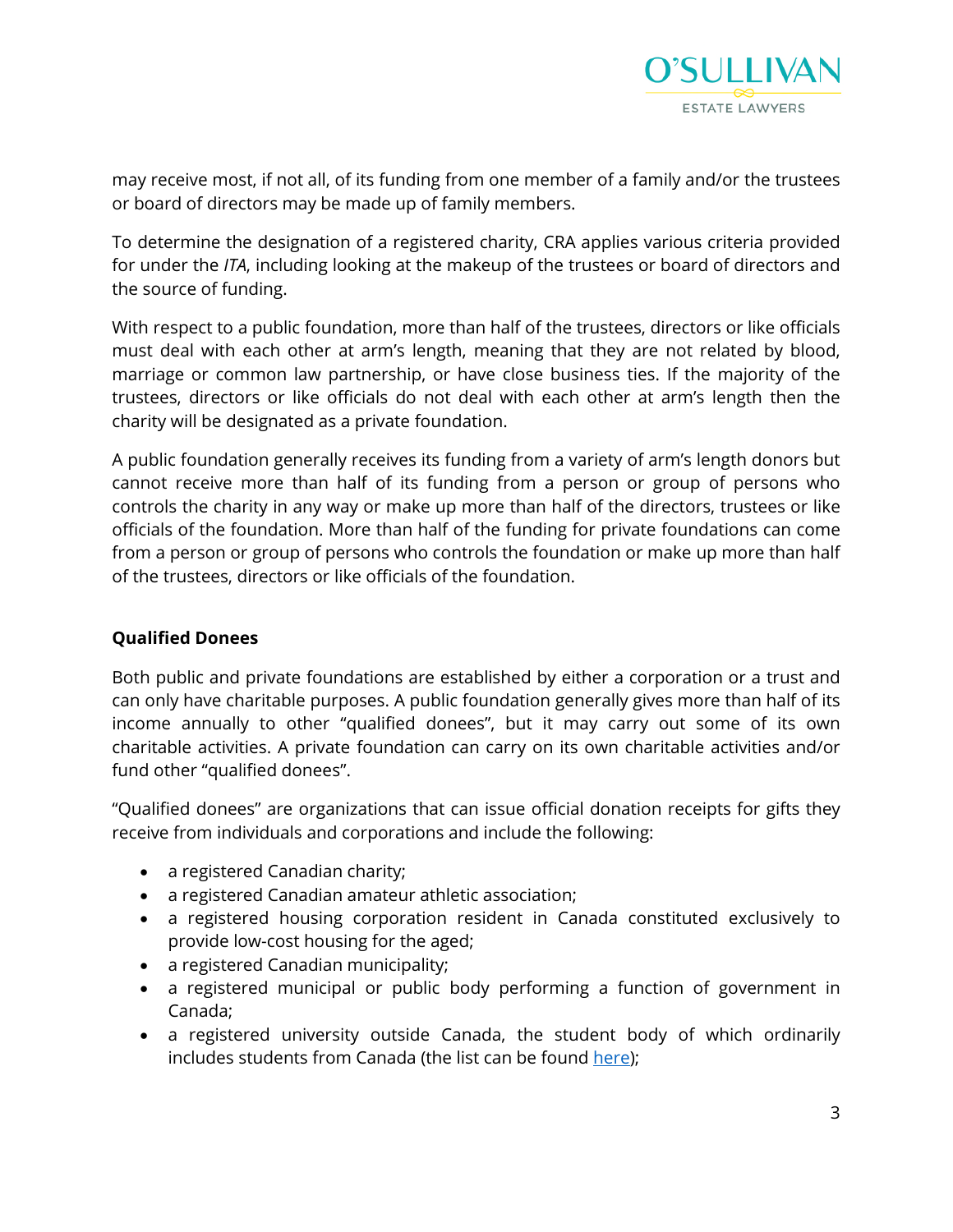

- a registered charitable organization outside Canada to which Her Majesty in right of Canada has made a gift (the list can be found [here](https://www.canada.ca/en/revenue-agency/services/charities-giving/other-organizations-that-issue-donation-receipts-qualified-donees/other-qualified-donees-listings/list-foreign-charities-that-have-received-a-gift-majesty-right-canada.html));
- Her Majesty in right of Canada, a province, or a territory; or,
- the United Nations and its agencies.

#### **Public Foundations: General**

A person can contribute to an existing donor-advised fund or establish a donor-advised fund with a public foundation. The public foundation will be responsible for the administration, investment and maintenance of the various donor-advised funds established with the foundation and will charge an administrative fee. The donor can advise on the charities that he or she wishes to support, but the public foundation has the ultimate control over the distribution of funds.

Each public foundation will have minimum contributions to establish a donor-advised fund, which are significantly lower than the recommended minimum to start a private foundation in light of the set-up costs and ongoing administrative costs. Public foundations have bookkeeping, administrative services and investment expertise in house which allows them to manage a large volume of funds.

#### **Private Foundations: General**

A private foundation allows an individual complete control over how foundation assets are invested and which charities are supported. If a private foundation is established during the principal donor's lifetime (as opposed to on death), he or she can participate in the charitable giving process and instill the foundation with his or her personal vision for philanthropic giving. The principal donor will be responsible for setting up and maintaining the foundation. Some of the advantages of a private foundation include retention of control over the decision-making process and family involvement. Further benefits of private foundations are discussed in more detail below.

There is no minimum required amount to start a private foundation. The set-up and ongoing maintenance costs should be considered. Additionally, there should be enough invested capital to permit the foundation to meet the annual disbursement quota (discussed below) without encroaching on its capital in order to preserve it to maximize continued growth.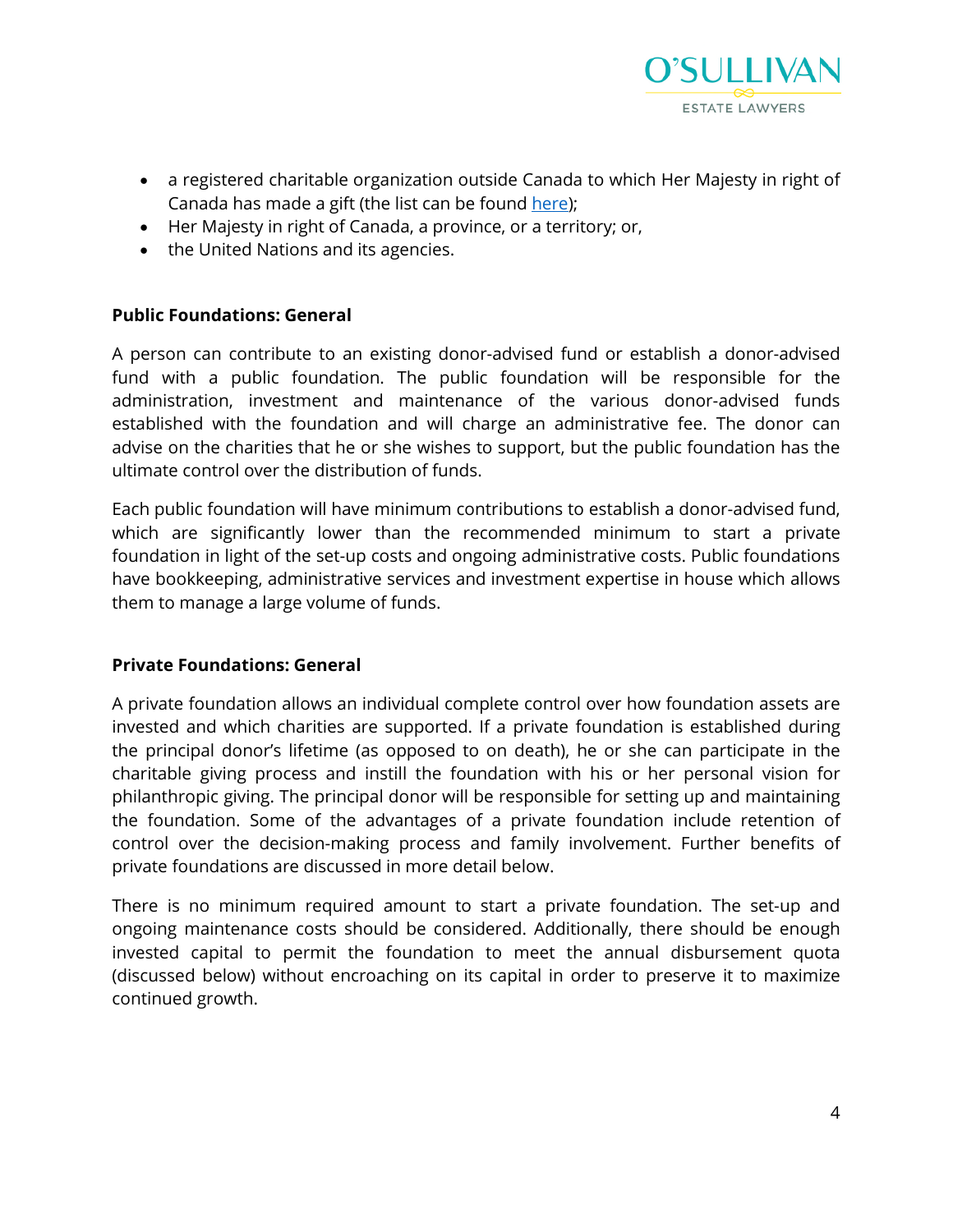

#### **ESTABLISHING A PRIVATE FOUNDATION**

A private foundation is created in two steps. First, the underlying entity, whether a trust or a corporation, needs to be established or created. Second, an application for charitable status must be made with Canada Revenue Agency ("CRA").

#### **Trust versus Corporation**

A private foundation can be set up by way of a trust or a corporation. If it is set up as a trust, the foundation will be managed by trustees, and if it is set up as a corporation, the foundation will be managed by directors. The choice will generally be determined by the individual's personal preference. Depending on whether the foundation is set up as a trust or a corporation, there are different annual reporting and filing requirements, which are discussed below.

A corporation must be incorporated under the relevant provincial or territorial or federal legislation. A trust, however, will be established by way of trust deed.

#### **Registration with CRA**

A private foundation, whether established by a trust or a corporation, must be registered as a charity with CRA. An application must be submitted to CRA in the required form, accompanied by a copy of the governing document. Various information is required in the application, including information about the trustees or directors, the foundation's purposes and activities to fulfill those purposes, and an initial proposed operating budget.

The Charities Directorate, the department of CRA that oversees registered charities, will determine the designation of the charity as a charitable organization, public foundation or private foundation based on the source of the funding and the relationship of the trustees or directors.

#### **BENEFITS**

There are various benefits to establishing a private foundation. Some of them are discussed below.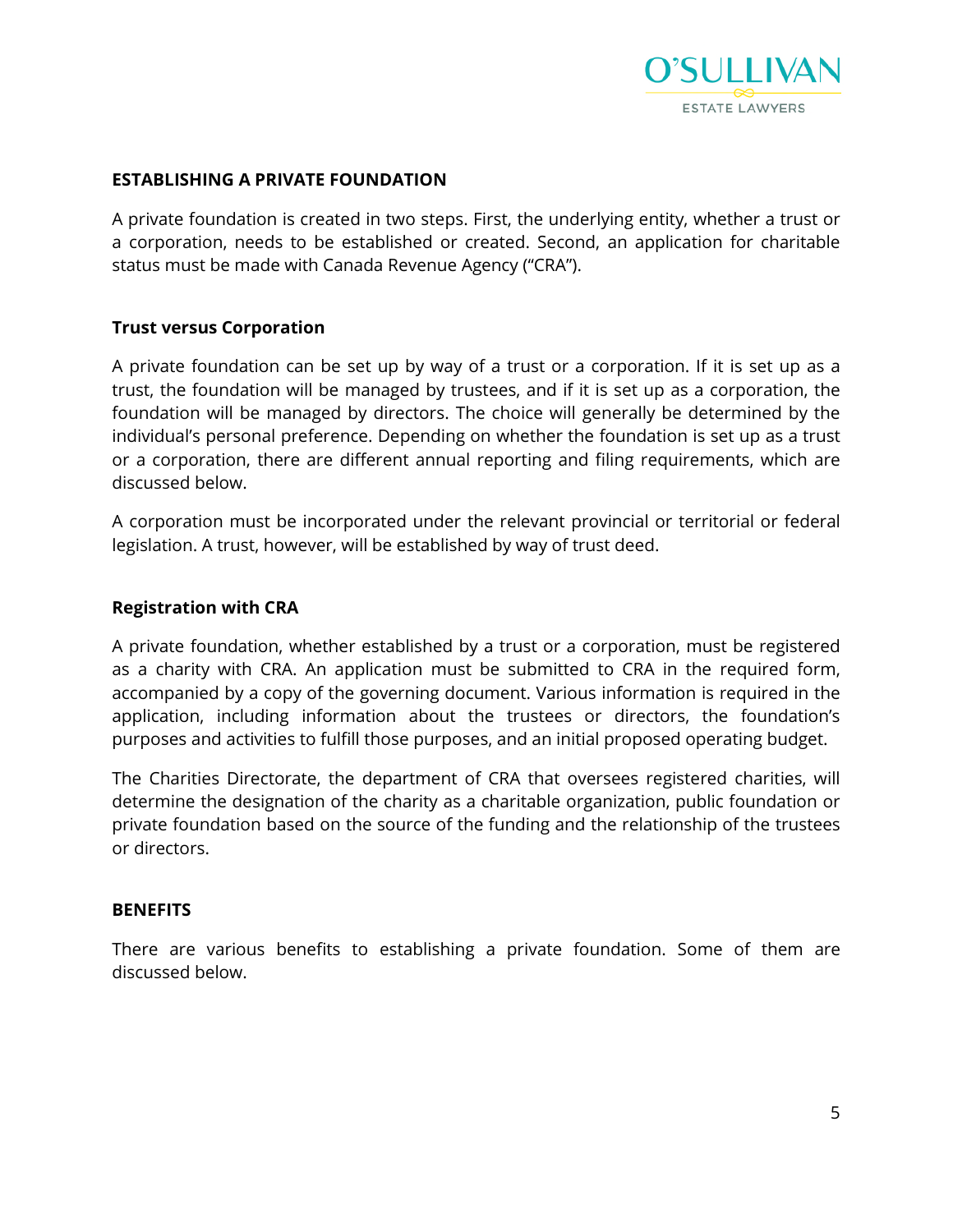

# **Tax Benefits**

# *Donation Receipts*

As a registered charity, a private foundation can issue donation receipts for gifts received from individuals and corporations. The donation receipt is issued at the time the gift is made, but distributions to other charities from the private foundation can be made in the future.

# *Charitable Tax Credits*

There are charitable tax credit rates for both federal and provincial or territorial. As of 2022, the federal charitable tax credit rate is 15% on the first \$200 and 29% on any amount over \$200 donated to a registered charity. The provincial or territorial tax credit rates vary. In Ontario, for example, the tax credit rate is 5.05% on the first \$200 and 11.16% on any amount over \$200.

A donor may claim tax credits for total gifts in a year up to 75% of his or her net income, subject to exceptions for gifts of certified cultural property or ecologically sensitive land (a donor may be able to claim up to 100%). The tax credit can be carried forward for up to five years.

The limit for using the charitable donation tax credit is increased from 75% to 100% of net income in the year of death. Any unused charitable donations in the year of death can be carried back one year.

If a gift to a foundation is made under a will and the deceased's estate is designated as a graduated rate estate ("GRE"), then there is flexibility to allocate donation credits between the deceased and the GRE. The deceased may use the donation credit in the year of death and in the year immediately prior to death. As well, the GRE can claim the donation in the year of the donation, carry it back to any of its prior taxation years or carry it forward for up to five years.

#### *Maximizing Gifts*

Private foundations are exempt from paying income tax. This allows the foundation to make larger gifts to registered charities. As long as the foundation meets its minimum annual disbursement quota (discussed below), it can accumulate income and grow its capital on a tax-free basis.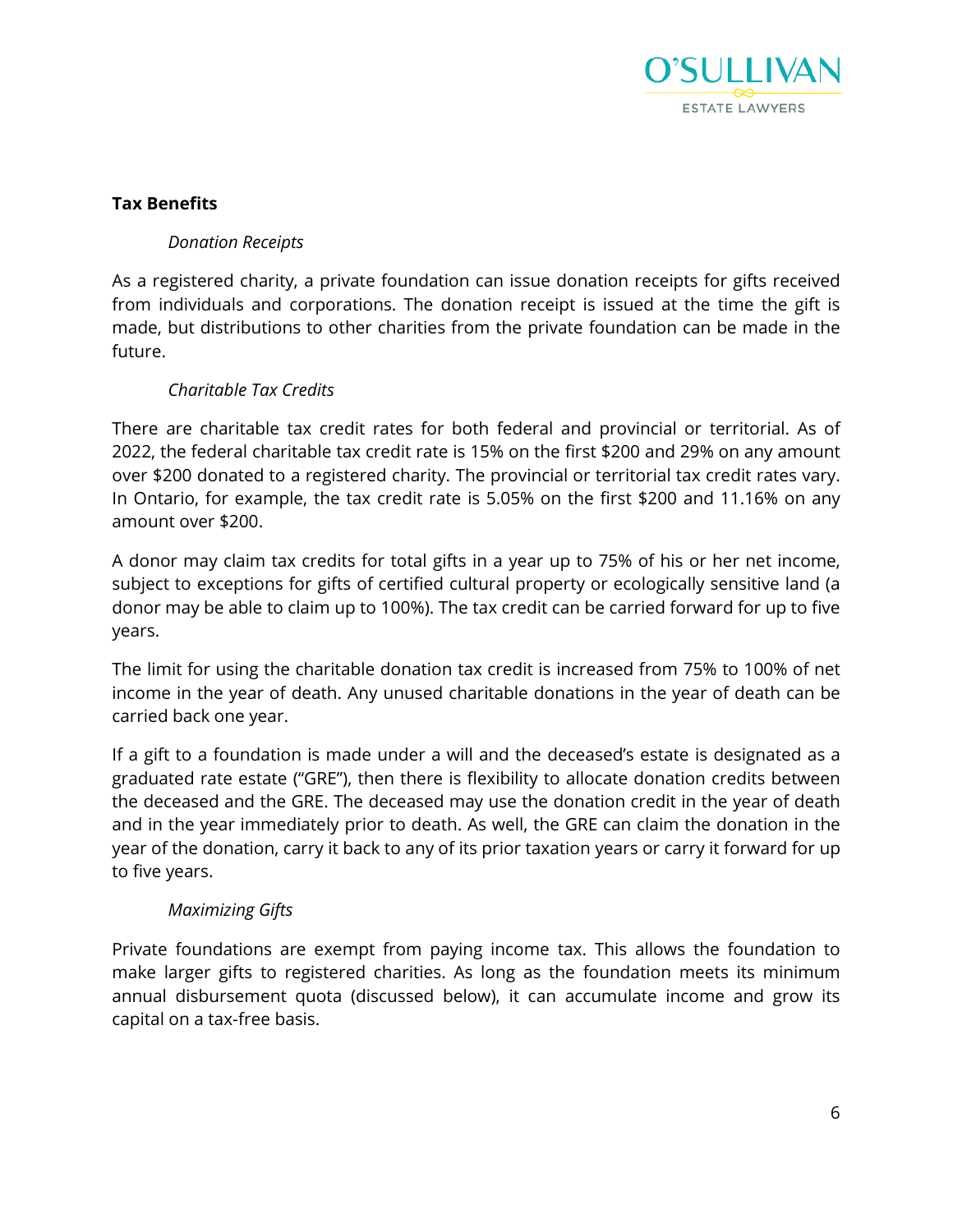

There are additional tax benefits for gifts of certain types of property, including publicly traded shares, mutual fund shares, segregated fund units, ecological property and Canadian cultural property. Generally, the disposition of capital property would be subject to capital gains tax on any gain on the property. However, when publicly traded shares, for example, are donated to a registered charity, including a private foundation, any capital gain on the shares is eliminated.

The donor is issued a tax receipt for the fair market value of the gift at the time of the donation. The donor may take advantage of the reduced inclusion rate of zero on any capital gains realized on a gift of certain capital property. For example, if the donor donates publicly traded shares with a cost base of \$100,000 and a fair market value of \$250,000, he or she would not report any taxable capital gains on the shares and the full \$250,000 would qualify for the donation credit.

As well, since the assets contributed to a private foundation while a donor is living would not be held personally, on death, the assets held in the private foundation would fall outside of the donor's estate and would not be subject to Ontario Estate Administration Tax. Depending on the value of the private foundation, this may result in significant savings of Ontario Estate Administration Tax, which is currently levied at approximately 1.5% of the value of an estate subject to probate or approximately \$15,000 per \$1,000,000. This allows a larger amount to be available for charitable purposes.

#### **Control over the Foundation**

The principal donor of a private foundation can retain control over decision-making for the foundation, including investment of assets, which charities are supported, amounts, and timing of distributions. This control allows for flexibility in the future as charitable objectives and intentions may develop and adapt.

There is flexibility in the timing of making donations from the foundation, which can be controlled by the donor. Timing of donations to certain charities do not have to be tied to end-of-year tax planning. Donations from the foundation can be made to certain charities to support various projects when the trustees or directors determine.

The principal donor can choose his or her co-trustees or assemble a board of directors. This can include the principal donor's family members.

Additionally, the principal donor can have more control with respect to the charities and projects that are benefited and the foundation's mission generally.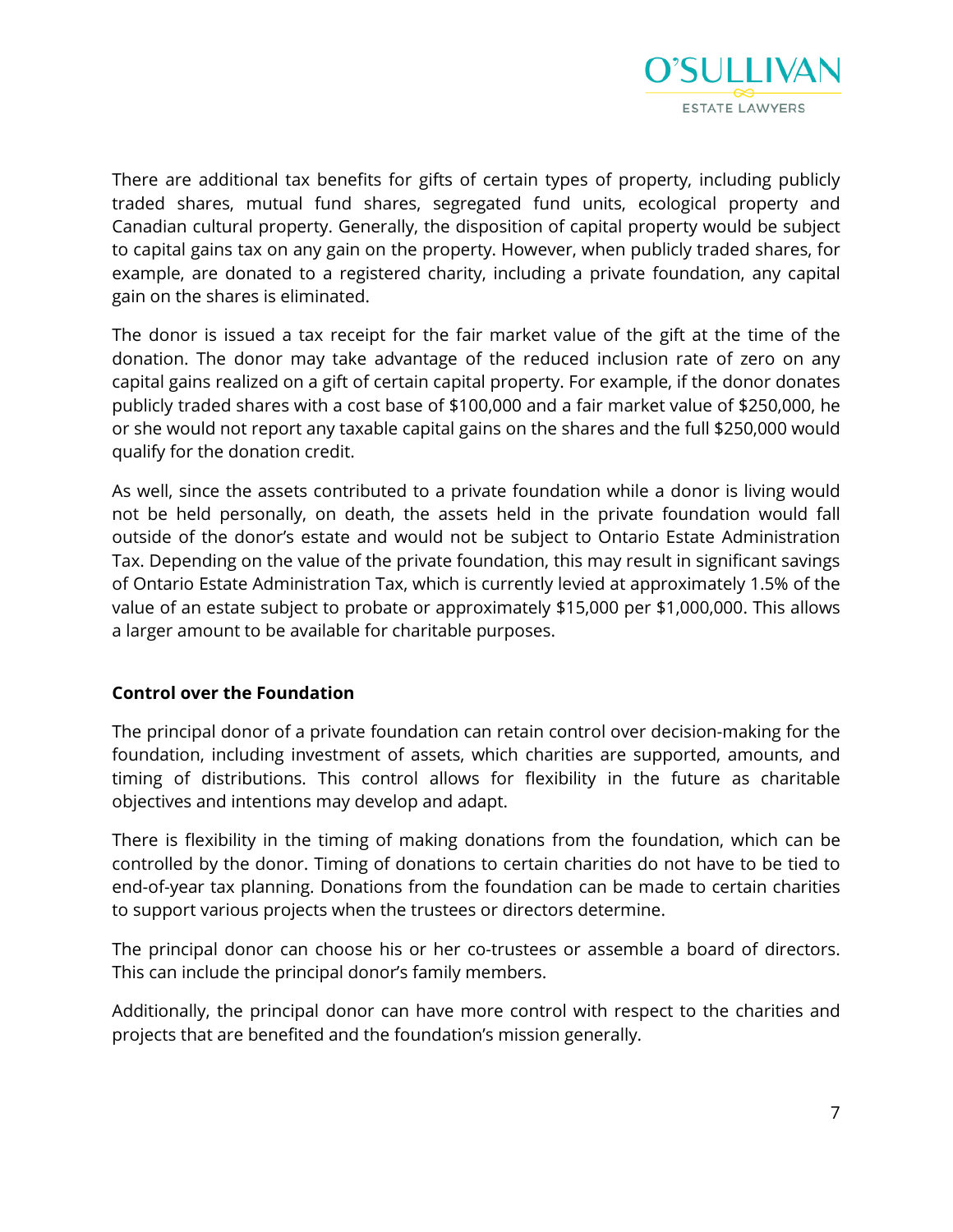

#### **Family Involvement and Lasting Legacy**

Private foundations give people the opportunity to involve their family in the giving process and to achieve the succession of philanthropic values to future generations. Children and even grandchildren can be involved in a private foundation in a number of different ways, including acting as trustees or directors and setting the charitable objectives of the foundation.

#### **RUNNING THE FOUNDATION**

#### **Role of Trustees or Directors and Governance**

Once the foundation is registered, the role of the trustees or directors is to ensure that the foundation is working to achieve its charitable purpose(s), in addition to ensuring compliance with legal and regulatory requirements. The foundation must keep adequate books and records for the prescribed time period at an address in Canada that is on file with CRA.

As fiduciaries, the trustees or directors must act honestly, in good faith and in the best interests of the foundation. It is important to have good internal policies and practices in place.

The governance framework for a private foundation will be set out in the governing documents of the foundation, which for a corporation would be the articles of incorporation or letters patent and the by-laws and for a trust would be the trust deed. A foundation can adopt written policies and sets of practices to guide its trustees or directors and staff.

Additionally, a foundation can also have a mission statement further setting out its charitable objectives. The principal donor can help shape the focus of the foundation's giving, which can continue to be reframed and adapted to changing objectives. This will be a good basis for making distribution decisions and will also set the framework for future generations to carry on the principal donor's philanthropic vision.

#### **Investments**

The trustees or directors are responsible for managing investments and investing funds of the foundation prudently. The powers to invest are usually set out in the foundation's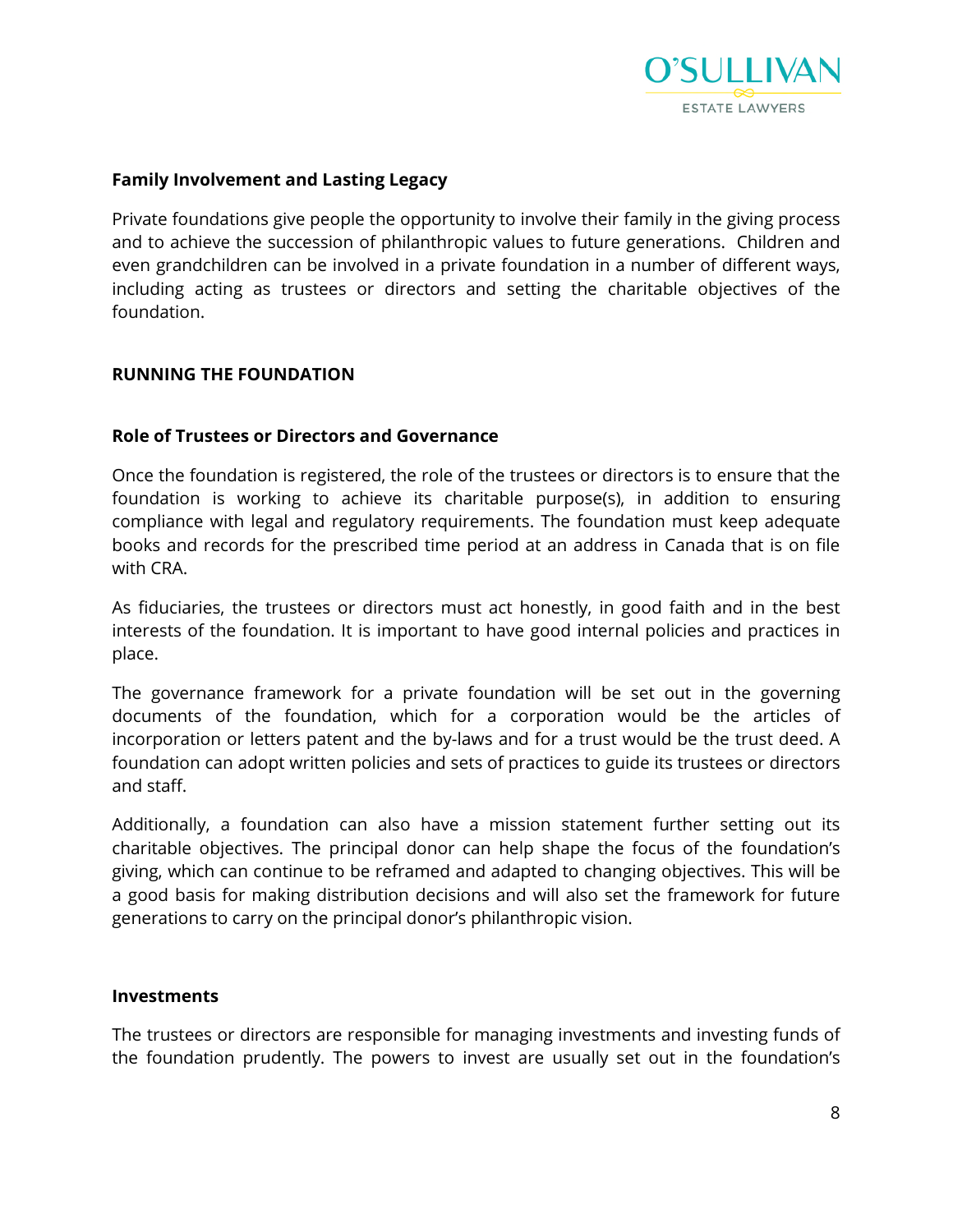

governing documents. A foundation can adopt an investment policy with specific objectives that are aligned with the foundation's charitable objectives.

#### **Use of Foundation Funds**

A private foundation has the flexibility to carry on its own charitable activities and/or fund other qualified donees. A foundation can carry on its own charitable activities through its staff, including volunteers, trustees or directors, and employees, or through an intermediary (for example, a consultant or contractor) acting on its behalf. Additionally, a foundation can make gifts to qualified donees.

According to CRA, there are more than 86,000 registered charities in Canada. The choice of organizations to benefit can be overwhelming. The governing documents, which will set out the charitable purposes of the foundation, as well as a mission statement, will provide helpful guidelines to the trustees or directors in considering which organizations to benefit, including how to evaluate incoming funding proposals. It is also useful to develop a set of criteria for evaluating grant proposals that fit within the foundation's charitable purpose(s) and goals.

#### **LIMITATIONS AND OTHER CONSIDERATIONS**

#### **Setup and Ongoing Maintenance**

There are costs involved in establishing and maintaining a private foundation.

There will be initial professional fees with respect to establishing the foundation by way of trust or corporation and registering the foundation with CRA.

There are also annual costs for the maintenance and administration of the foundation. There will be fees for the ongoing investment and management of assets. A foundation has to file an annual T3010 information return with CRA, along with its most recent financial statement.

Additionally, if the foundation is established as a corporation, there are additional compliance requirements. A corporation must file annual returns and must hold annual meetings or in lieu thereof pass annual resolutions.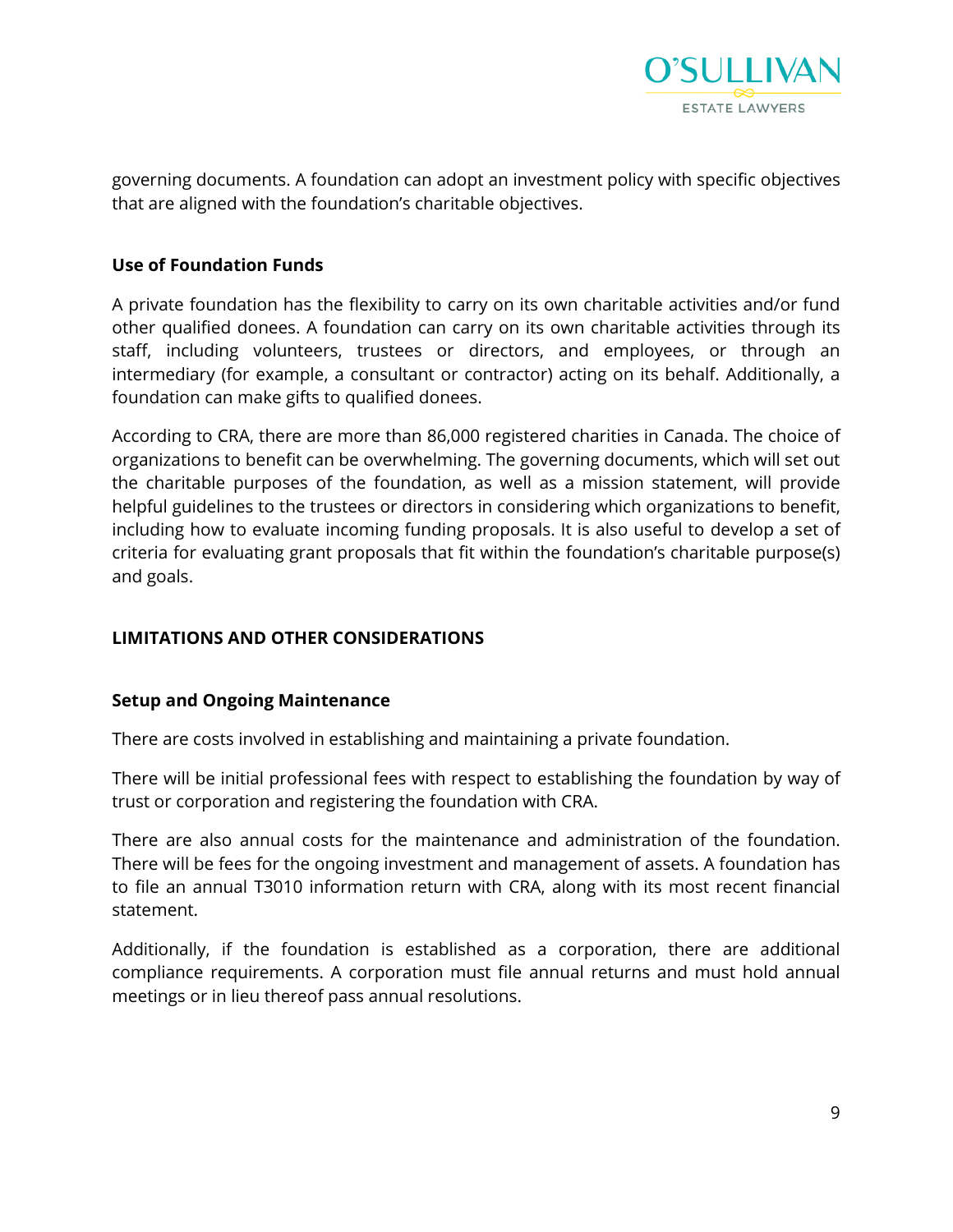

### **Annual Disbursement Quota**

Private foundations have an annual disbursement quota that requires that the foundation spend a specified percentage of the value of its assets not used directly in charitable activities or administration per year. In general, the disbursement quota for a private foundation with assets in excess of \$25,000 is 3.5% of the value of the foundation's assets that are not used directly in charitable activities or administration. The 2022 federal budget proposed increasing the disbursement quota rate to 5% for the portion of the private foundation's assets not used in charitable activities or administration that exceeds \$1,000,000.

Under certain circumstances, if a foundation cannot meet the annual disbursement quota by using previous accumulated excesses or by encroaching on capital because it has insufficient funds, then it can apply for administrative relief to CRA.

The annual disbursement quota is to ensure that private foundations use their investment assets to actively pursue their intended charitable purpose(s). It can be met by spending funds directly on the foundation's own activities or directing funds to other qualified donees.

#### **Privacy**

Certain information about the foundation is available to the public, which may not be desirable for donors who wish to maintain complete anonymity. This includes the value of assets of the foundation, expenses of the foundation and the names of the trustees or directors, among other information.

#### **Donation Limitations**

#### *Use of Foundation Assets*

Private foundations can only benefit qualified donees. This may be limiting to donors who wish to benefit certain non-profit organizations, charities outside of Canada which do not qualify as qualified donees or to benefit certain individuals or groups directly. Additionally, once assets have been contributed to a foundation, they cannot later be used for any personal benefit.

There are no restrictions as to what organizations or individuals a person may benefit when making donations directly, as opposed to through a private foundation, although he or she will not be able to claim any donation tax credits in all cases. For example, an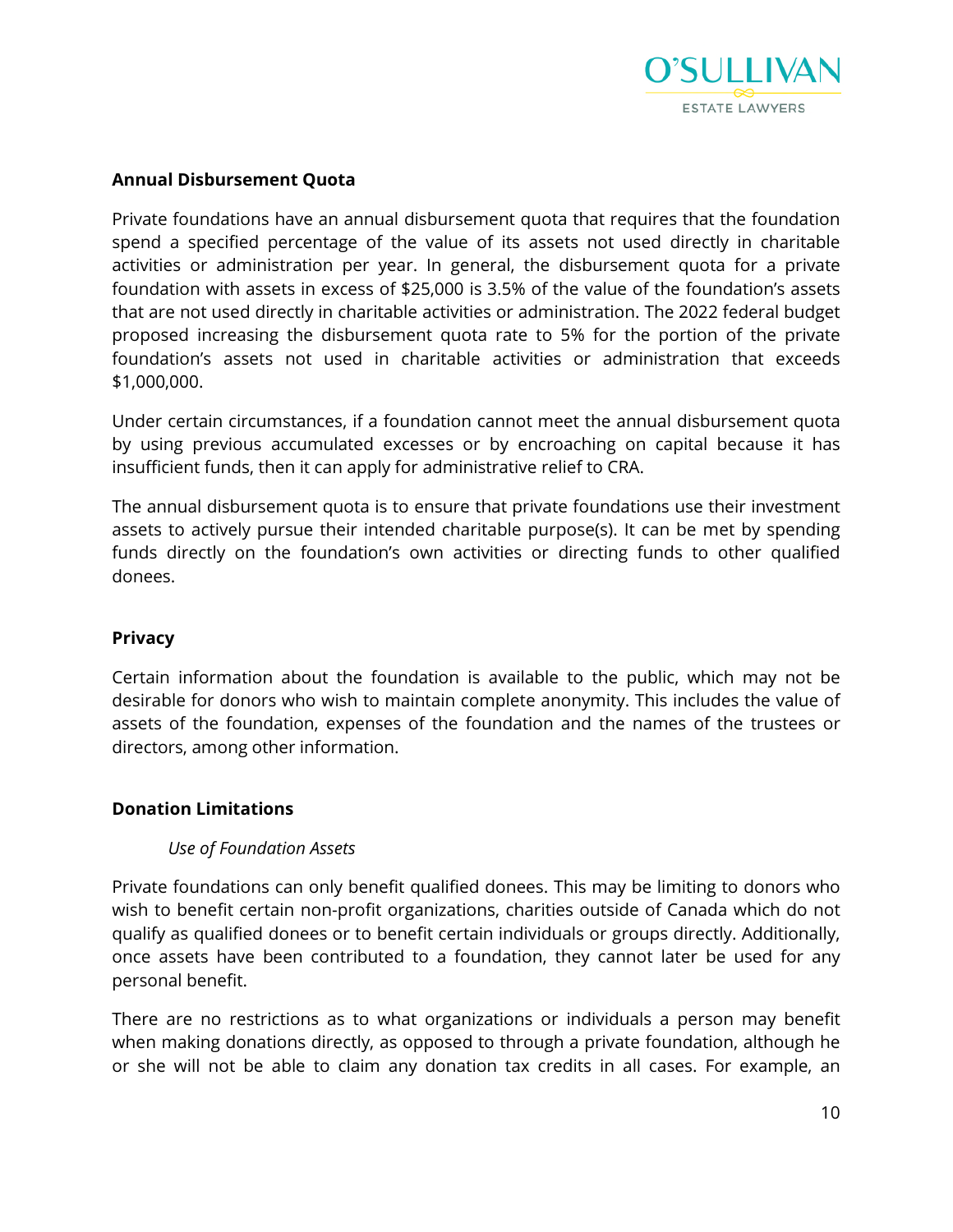

individual can give a donation to another individual directly but a foundation cannot.

#### *Types of Donations to the Foundation*

The principal donor can donate cash or gifts in-kind to the foundation. There are some limitations to be aware of when donating certain gifts in-kind.

There are complex rules surrounding the donation of private company shares to a qualified donee, including to a private foundation. Where the donor is not at arm's length with the foundation and donates private company shares, these shares are categorized as nonqualifying securities. No tax receipt can be issued until the shares are sold within a 60 month period or the gift is no longer considered a non-qualifying security.

#### **CASE STUDY**

The case study below highlights some of the considerations in establishing a private foundation.

Sally and Ted Jonas are active philanthropists. They donate to a number of local charities each year and have helped support projects to which they are personally committed. They have been considering more structured giving for a number of years, but don't know where to start. They also want to get their children involved in their giving with the hope they may pass on their philanthropic values to the next generation.

Sally and Ted considered establishing a donor-advised fund with a community foundation or establishing a private foundation. A donor-advised fund was initially attractive because the community foundation takes care of the ongoing administration, compliance and investments. However, they ultimately felt that they wanted an entity to provide for more control and a stronger role in the decision-making process with regard to the use of donations, including after their deaths. Additionally, they felt that their professional advisors could help as necessary with the set-up, administration, compliance and investment management.

They decided to set up the foundation by way of a trust. They are familiar and comfortable with the administration of a trust and prefer the flexibility it allows. Sally and Ted also like the fact that they will not have to attend to annual corporate compliance requirements and that there is less ongoing maintenance. After settling the trust, they applied for charitable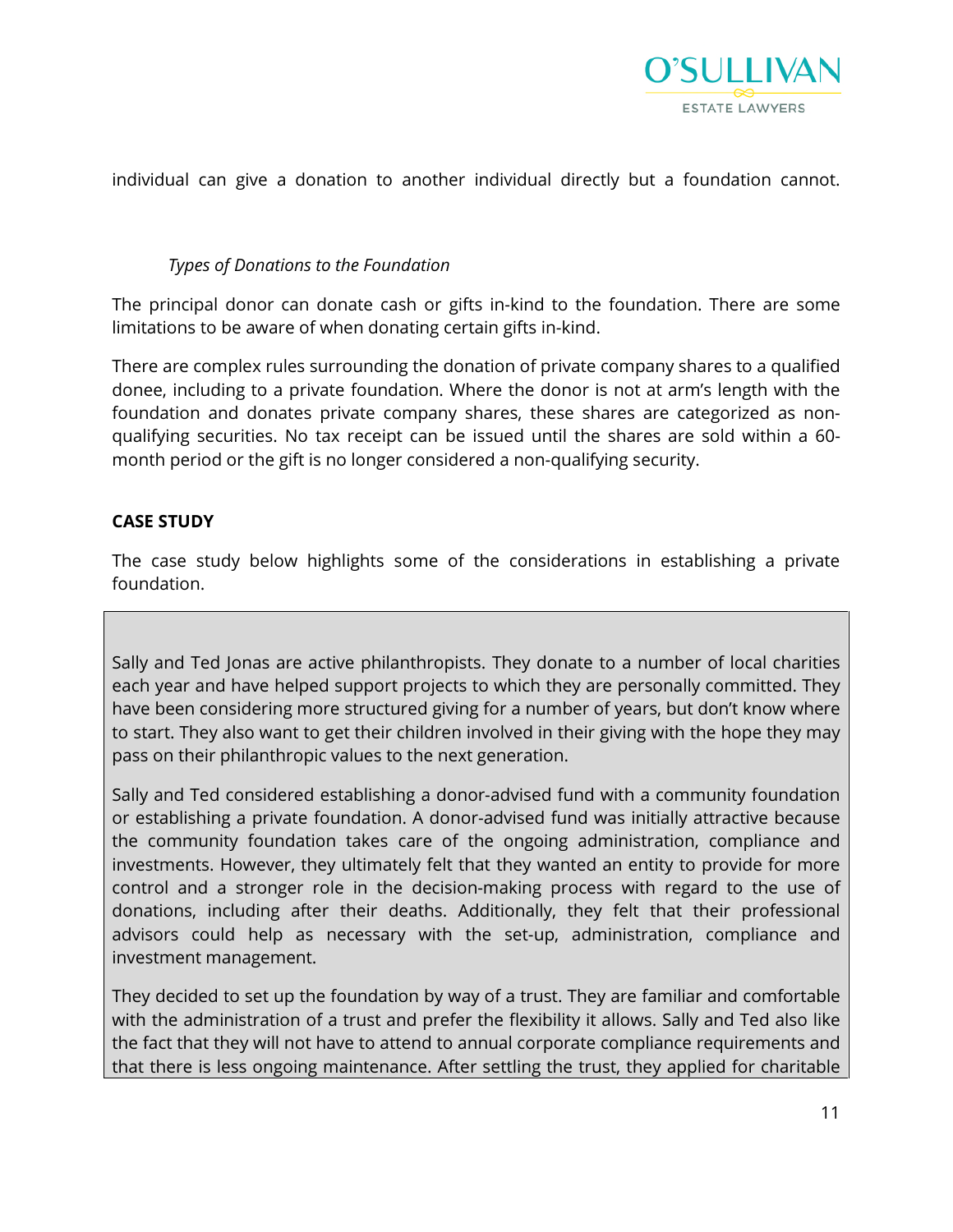

registration on the CRA's online platform, with the help of their lawyer.

Sally and Ted attend to any annual compliance matters with the help of professional advisors, as necessary, and their investment advisor manages the foundation's investment portfolio.

Sally and Ted together with their children are the trustees of the foundation. The family spent a summer weekend preparing a mission statement and considering the types of charities they wish to benefit. Sally and Ted are so proud to see their children engaged in the foundation. They are confident that the establishment of the private foundation will allow for their values to be instilled in their children who will be well equipped to continue the foundation after they are gone.

# **CONCLUSION**

If you are interested in learning more about how a private foundation can fit into your philanthropic and estate planning, please contact us so that we may explore whether setting up a private foundation is appropriate in your circumstances and the optimal way to reach your charitable objectives.